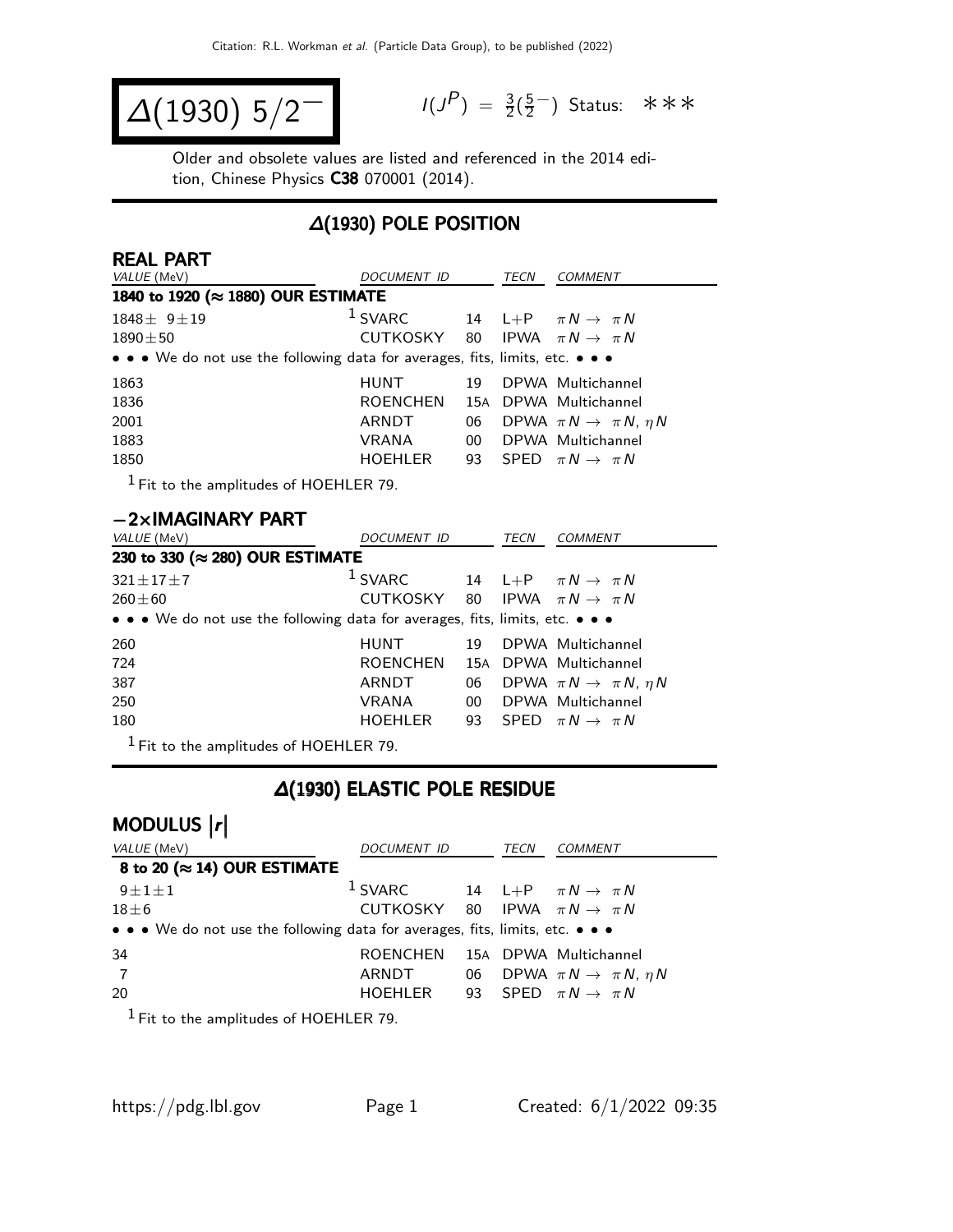| <b>PHASE <math>\theta</math></b>                                              |                                                     |      |                                              |
|-------------------------------------------------------------------------------|-----------------------------------------------------|------|----------------------------------------------|
| VALUE $(^\circ)$                                                              | DOCUMENT ID                                         | TECN | COMMENT                                      |
| $-$ 40 to $-10$ ( $\approx$ $-$ 30) OUR ESTIMATE                              |                                                     |      |                                              |
| $-37\pm 3\pm 7$                                                               | <sup>1</sup> SVARC 14 L+P $\pi N \rightarrow \pi N$ |      |                                              |
| $-20\pm 40$                                                                   | CUTKOSKY 80 IPWA $\pi N \rightarrow \pi N$          |      |                                              |
| • • • We do not use the following data for averages, fits, limits, etc. • • • |                                                     |      |                                              |
| $-155$                                                                        | ROENCHEN 15A DPWA Multichannel                      |      |                                              |
| $-12$                                                                         | ARNDT                                               |      | 06 DPWA $\pi N \rightarrow \pi N$ , $\eta N$ |
| $1$ Fit to the amplitudes of HOEHLER 79.                                      |                                                     |      |                                              |

## ∆(1930) INELASTIC POLE RESIDUE

The "normalized residue" is the residue divided by  $\Gamma_{pole}/2$ .

### Normalized residue in  $N\pi \to \Delta(1930) \to \Sigma K$

| MODULUS                                                              | PHASE (° )                                                                    | DOCUMENT ID TECN               |  | <b>COMMENT</b> |  |
|----------------------------------------------------------------------|-------------------------------------------------------------------------------|--------------------------------|--|----------------|--|
|                                                                      | • • • We do not use the following data for averages, fits, limits, etc. • • • |                                |  |                |  |
| 0.043                                                                | $-0.5$                                                                        | ROENCHEN 15A DPWA Multichannel |  |                |  |
|                                                                      | Normalized residue in $N\pi \to \Delta(1930) \to \Delta\pi$ , D-wave          |                                |  |                |  |
| MODULUS                                                              | PHASE (°) DOCUMENT ID TECN                                                    |                                |  | <b>COMMENT</b> |  |
|                                                                      | • • • We do not use the following data for averages, fits, limits, etc. • • • |                                |  |                |  |
| 0.15                                                                 | 30                                                                            | ROENCHEN 15A DPWA Multichannel |  |                |  |
| Normalized residue in $N\pi \to \Delta(1930) \to \Delta\pi$ , G-wave |                                                                               |                                |  |                |  |
| MODULUS                                                              | PHASE $(^\circ)$                                                              | DOCUMENT ID TECN               |  | <b>COMMENT</b> |  |
|                                                                      | • • • We do not use the following data for averages, fits, limits, etc. • • • |                                |  |                |  |
| 0.009                                                                | 121                                                                           | ROENCHEN 15A DPWA Multichannel |  |                |  |

#### ∆(1930) BREIT-WIGNER MASS

| VALUE (MeV)                                                                   | DOCUMENT ID                                 |    |  | <i>COMMENT</i>                               |  |
|-------------------------------------------------------------------------------|---------------------------------------------|----|--|----------------------------------------------|--|
| 1900 to 2000 (≈ 1950) OUR ESTIMATE                                            |                                             |    |  |                                              |  |
| $1988 \pm 32$                                                                 | $1$ HUNT                                    | 19 |  | DPWA Multichannel                            |  |
| $2233 \pm 53$                                                                 | $1$ ARNDT                                   |    |  | 06 DPWA $\pi N \rightarrow \pi N$ , $\eta N$ |  |
| $1940 \pm 30$                                                                 | CUTKOSKY 80 IPWA $\pi N \rightarrow \pi N$  |    |  |                                              |  |
| $1901 \pm 15$                                                                 | HOEHLER                                     |    |  | 79 IPWA $\pi N \rightarrow \pi N$            |  |
| • • • We do not use the following data for averages, fits, limits, etc. • • • |                                             |    |  |                                              |  |
| $1930 \pm 12$                                                                 | <sup>1</sup> SHRESTHA 12A DPWA Multichannel |    |  |                                              |  |
| $1932 \pm 100$                                                                | VRANA                                       |    |  | 00 DPWA Multichannel                         |  |
| <sup>1</sup> Statistical error only.                                          |                                             |    |  |                                              |  |

### ∆(1930) BREIT-WIGNER WIDTH

| VALUE (MeV)                     | <i>DOCUMENT ID</i> |    | TECN | <b>COMMENT</b>                               |
|---------------------------------|--------------------|----|------|----------------------------------------------|
| 200 to 400 (≈ 300) OUR ESTIMATE |                    |    |      |                                              |
| $500 \pm 160$                   | $1$ HUNT           | 19 |      | DPWA Multichannel                            |
| $773 + 187$                     | ARNDT              |    |      | 06 DPWA $\pi N \rightarrow \pi N$ , $\eta N$ |
| $320 \pm 60$                    | CUTKOSKY 80        |    |      | IPWA $\pi N \rightarrow \pi N$               |
| $195 \pm 60$                    | <b>HOEHLER</b>     |    |      | 79 IPWA $\pi N \rightarrow \pi N$            |
|                                 |                    |    |      |                                              |
| https://pdg.lbl.gov             | Page 2             |    |      | Created: $6/1/2022$ 09:35                    |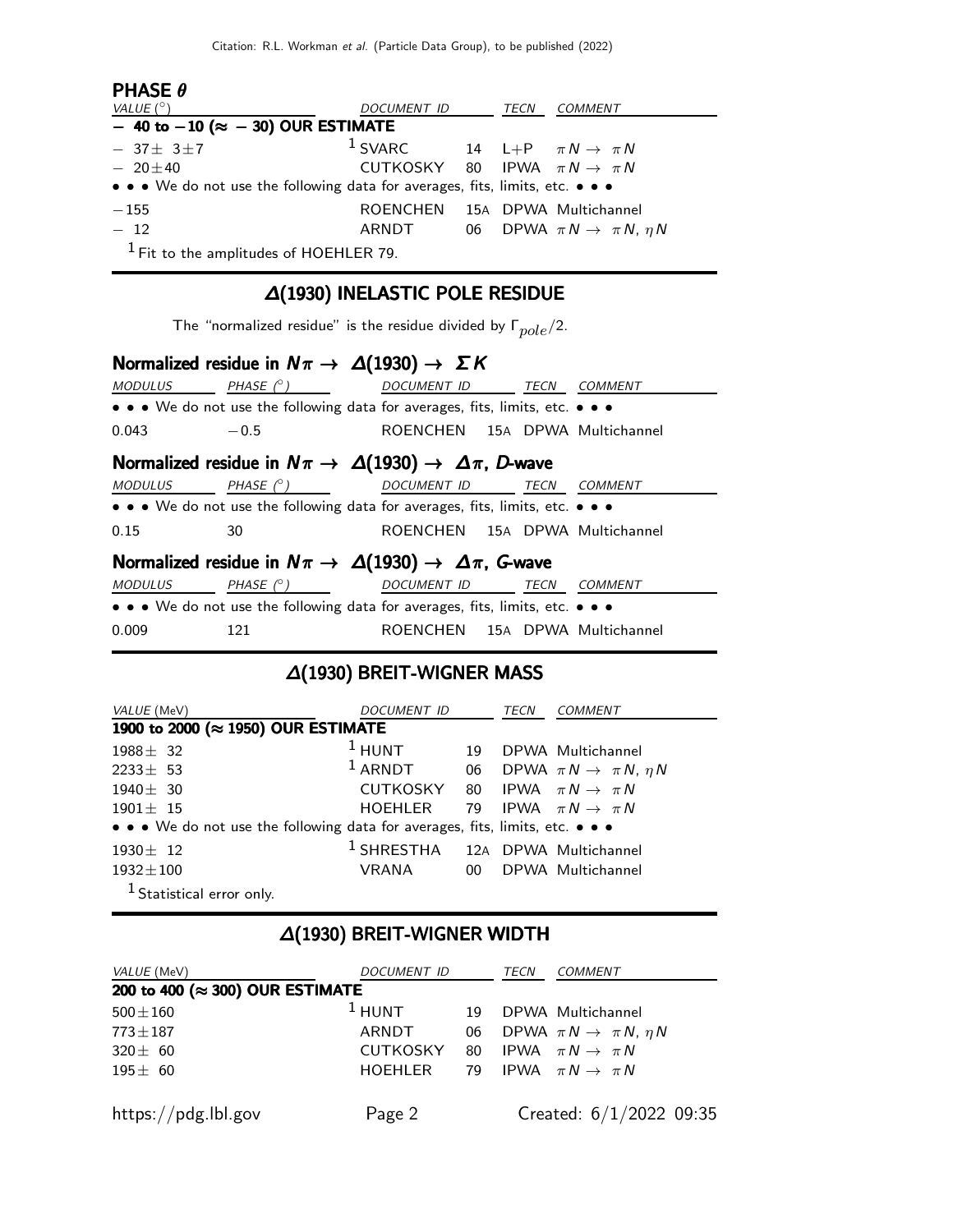• • • We do not use the following data for averages, fits, limits, etc. • • •

| $235 + 39$  | <sup>1</sup> SHRESTHA 12A DPWA Multichannel |  |                      |
|-------------|---------------------------------------------|--|----------------------|
| $316 + 237$ | VRANA                                       |  | 00 DPWA Multichannel |

<sup>1</sup> Statistical error only.

#### ∆(1930) DECAY MODES

The following branching fractions are our estimates, not fits or averages.

|                | Mode                     | Fraction $(\Gamma_i/\Gamma)$ |
|----------------|--------------------------|------------------------------|
| $\mathsf{L}_1$ | $N\pi$                   | $5 - 15 \%$                  |
| $\Gamma_{2}$   | $N \gamma$               | $0.0 - 0.01 \%$              |
| $\Gamma_3$     | $N\gamma$ , helicity=1/2 | $0.0 - 0.005 \%$             |
| $\Gamma_{4}$   | $N\gamma$ , helicity=3/2 | $0.0 - 0.004 \%$             |

#### ∆(1930) BRANCHING RATIOS

| $\Gamma(N\pi)/\Gamma_{\rm total}$                                             |                                             |    |      |                                              |  |
|-------------------------------------------------------------------------------|---------------------------------------------|----|------|----------------------------------------------|--|
| VALUE $(\% )$                                                                 | DOCUMENT ID                                 |    | TECN | <b>COMMENT</b>                               |  |
| 5 to 15 ( $\approx$ 10) OUR ESTIMATE                                          |                                             |    |      |                                              |  |
| $9.5 \pm 0.1$                                                                 | $1$ HUNT                                    | 19 |      | DPWA Multichannel                            |  |
| $8.1 \pm 1.2$                                                                 | $1$ ARNDT                                   |    |      | 06 DPWA $\pi N \rightarrow \pi N$ , $\eta N$ |  |
| 14 $\pm$ 4                                                                    | <b>CUTKOSKY</b>                             |    |      | 80 IPWA $\pi N \rightarrow \pi N$            |  |
| $4 + 3$                                                                       | <b>HOEHLER</b>                              | 79 |      | IPWA $\pi N \rightarrow \pi N$               |  |
| • • • We do not use the following data for averages, fits, limits, etc. • • • |                                             |    |      |                                              |  |
| $7.9 \pm 0.4$                                                                 | <sup>1</sup> SHRESTHA 12A DPWA Multichannel |    |      |                                              |  |
| $\pm 8$<br>9                                                                  | VRANA                                       |    |      | 00 DPWA Multichannel                         |  |
| $1$ Statistical error only.                                                   |                                             |    |      |                                              |  |

#### ∆(1930) PHOTON DECAY AMPLITUDES AT THE POLE

| $\Delta(1930) \rightarrow N\gamma$ , helicity-1/2 amplitude A <sub>1/2</sub>                                          |    |                                |  |             |                |  |
|-----------------------------------------------------------------------------------------------------------------------|----|--------------------------------|--|-------------|----------------|--|
| MODULUS (GeV $^{-1/2}$ ) PHASE ( $^{\circ}$ )                                                                         |    | DOCUMENT ID                    |  | <b>TECN</b> | <b>COMMENT</b> |  |
| $0.130^{+0.073}_{-0.096}$ $-50^{+77}_{-26}$                                                                           |    | ROENCHEN 14                    |  | <b>DPWA</b> |                |  |
| $\bullet \bullet \bullet$ We do not use the following data for averages, fits, limits, etc. $\bullet \bullet \bullet$ |    |                                |  |             |                |  |
| $-0.270$                                                                                                              | 33 | ROENCHEN 15A DPWA Multichannel |  |             |                |  |
| $\Delta(1930) \rightarrow N\gamma$ , helicity-3/2 amplitude A <sub>3/2</sub>                                          |    |                                |  |             |                |  |
|                                                                                                                       |    |                                |  |             |                |  |
| MODULUS (GeV $^{-1/2}$ ) PHASE ( $^{\circ}$ )                                                                         |    | <b>DOCUMENT ID</b>             |  | TECN        | <b>COMMENT</b> |  |
| $-0.056^{+0.003}_{-0.151}$ $168^{+72}_{-76}$                                                                          |    | ROENCHEN 14                    |  | <b>DPWA</b> |                |  |
| • • • We do not use the following data for averages, fits, limits, etc. • • •                                         |    |                                |  |             |                |  |